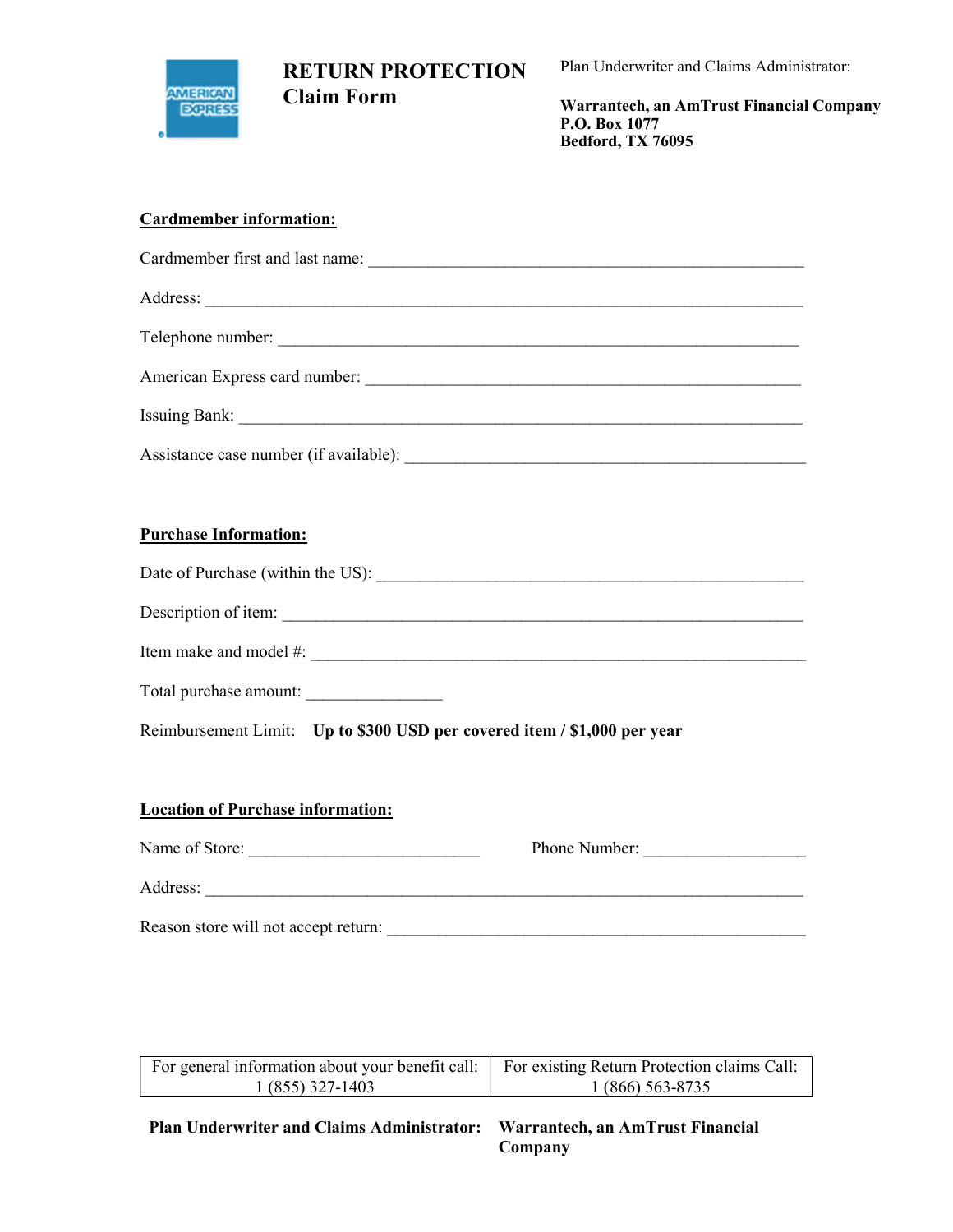

Plan Underwriter and Claims Administrator:

Warrantech, an AmTrust Financial Company P.O. Box 1077 Bedford, TX 76095

### Information on your Return:

For reimbursements, please send your completed claim form by email, fax, OR regular mail along with the following documents:

- Completed claim form
- Copy of bank statement which indicates purchase date and location
- Original receipts
- Copy of proof of purchase

Items above should be sent to the plan underwriter and claims administrator at the following address:

> Warrantech, an AmTrust Financial Company P.O. Box 1077 Bedford, TX 76095

Tel: 1 (866) 563-8735 Fax: 1 (817) 785-1179 Email: axacs@amyntagroup.com

Once your claim documents are received and the claim is approved, the claims support center will contact you to advise whether the product will need to be shipped and if so provide instructions.

#### Services:

Maximum return protection \$300 per item, excluding shipping and handling, and up to a maximum of \$1,000 annually per Cardmember Account. Return must be filed with store of purchase prior to filing a claim with your Cardmember Benefit Information Center. You must notify your Cardmember Benefit Information Center of your intent to file a claim within 90 days of the purchase date. All claims for reimbursement must be submitted within 30 days from the date of the Cardmember's initial call to Cardmember Benefit Information Center.

### Limitations:

- Purchases must be made in the United States
- Purchases made on the Internet do not qualify
- Purchases must be paid in full on your eligible American Express Card
- Purchases must be made from merchants operating within the United States, having a United States business address (not necessarily a retail outlet)

| For general information about your benefit call: For existing Return Protection claims Call: |                  |
|----------------------------------------------------------------------------------------------|------------------|
| $1(855)$ 327-1403                                                                            | 1 (866) 563-8735 |

Plan Underwriter and Claims Administrator: Warrantech, an AmTrust Financial Company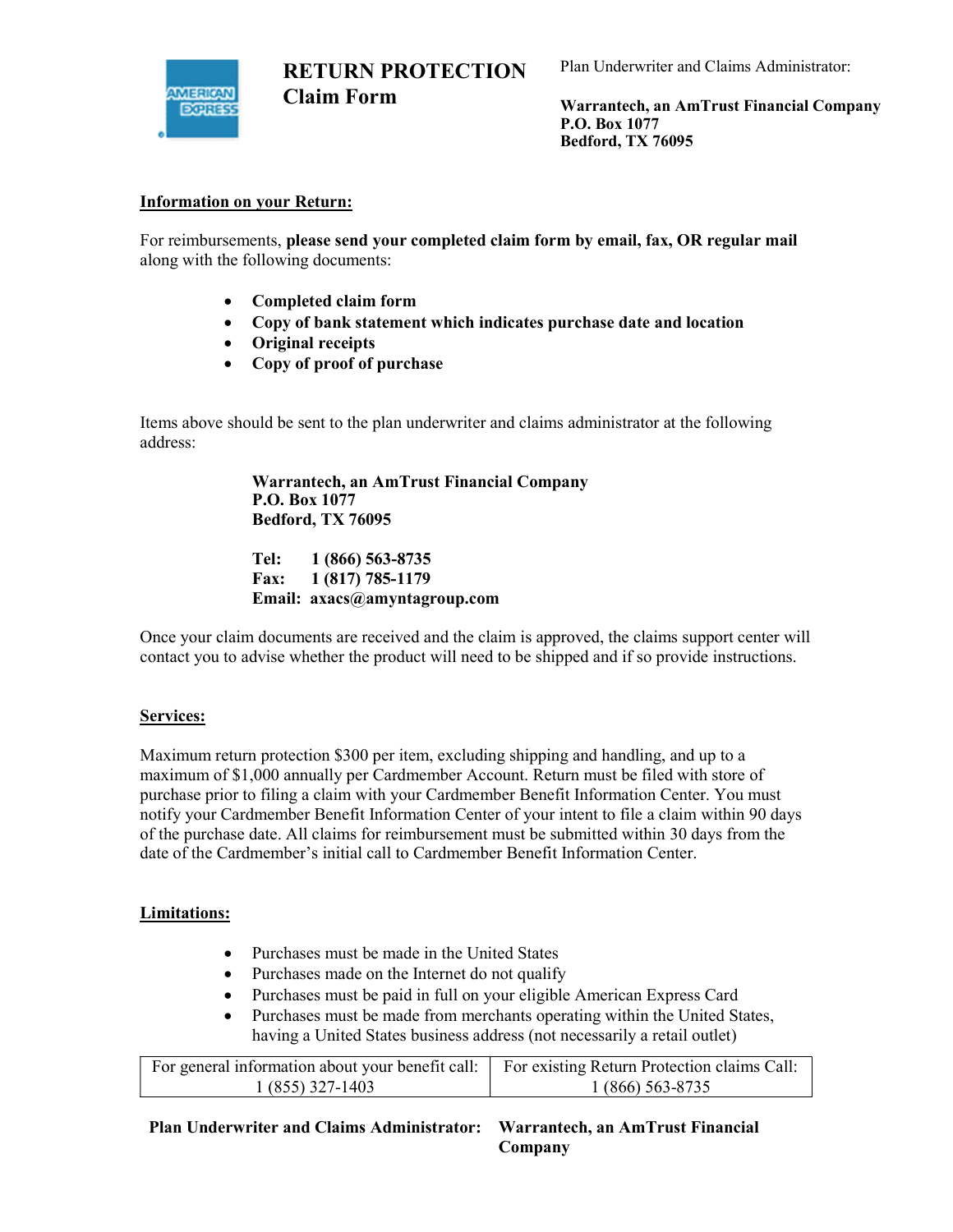

Plan Underwriter and Claims Administrator:

Warrantech, an AmTrust Financial Company P.O. Box 1077 Bedford, TX 76095

- Refunds are limited to \$300 per designated item, and \$1,000 annually per Card Account.
- The item must be in "like new" condition (not visibly used or worn) and in working order to be eligible.

A refund will not he paid if, on the date we receive your request for reimbursement or on the date of would-be payment by Warrantech, any amount on your eligible American Express card account is past due for one or more billing cycle(s), and/or your card is no longer valid (i.e. cancelled).

An item is eligible if it may not be returned by the Covered Person to the merchant from which it was originally purchased. Any item purchased from a merchant that has an established return/satisfaction guarantee program which is greater than or equal to the terms of Return Protection, and provides coverage for claim, will not be eligible for a Return Protection refund.

Product rebates, discounts or money received from lowest price comparison programs will be deducted from the original cost of the item.

The maximum you will be compensated may not exceed the manufacturer's suggested retail price.

## Exclusions:

Items not eligible for a refund are: animals and living plants; one-of-a kind items (including antiques, artwork, and furs); limited edition items; going-out-of-business sale items; consumable or perishable items with limited life spans (such as perfume, light bulbs, non-rechargeable batteries); jewelry (including, but not limited to loose gems, precious stones, metals, and pearls); watches; services and additional costs (such as installation charges, warranties, shipping, or memberships); rare and precious coins; used, altered, rebuilt and refurbished items; custom-built items, cellular phones; pagers; compact discs; digital video discs; mini discs; audiotapes; videotapes; computer software; firmware (such as console/video games, etc.); maps; books of any kind; health care items (such as blood pressure machines and diabetes equipment); formal wear; tickets of any kind; motorized vehicles (such as cars, trucks, motorcycles, boats, or airplanes ) and their parts; land and buildings; firearms; ammunition; negotiable instruments (such as promissory notes, stamps and travelers checks); cash and its equivalent; and items permanently affixed to home, office, vehicles, etc. (such as garage door openers, car alarms). If you have any questions regarding a Return Protection request or the Return Protection program, please call the number at the bottom of this form.

| For general information about your benefit call: For existing Return Protection claims Call: |                  |
|----------------------------------------------------------------------------------------------|------------------|
| $1(855)$ 327-1403                                                                            | 1 (866) 563-8735 |

Plan Underwriter and Claims Administrator: Warrantech, an AmTrust Financial Company